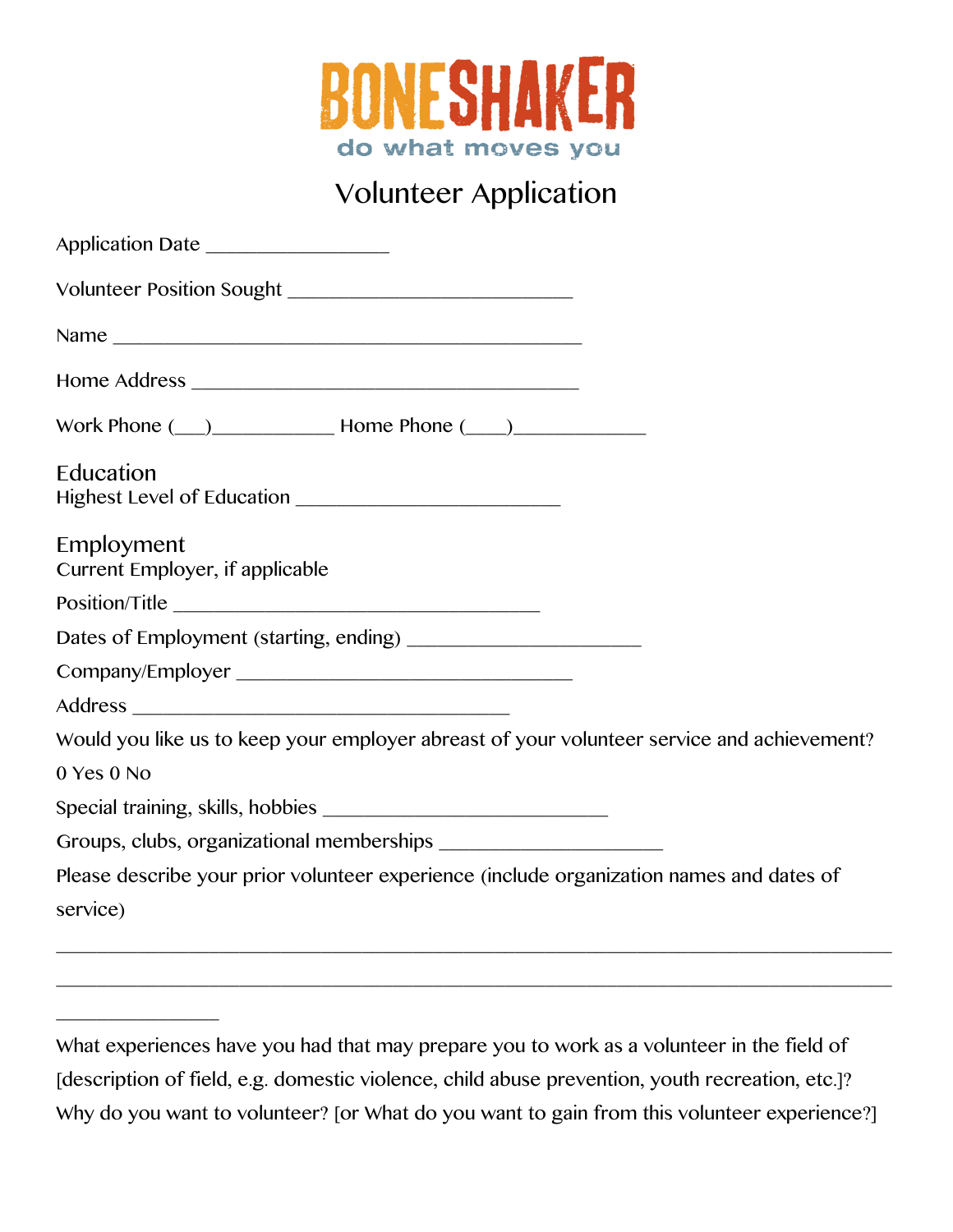Have you ever been convicted of a crime? [If yes, please explain the nature of the crime and the date of the conviction and disposition.] Conviction of a crime is not an automatic disqualification for volunteer work.

Do you have: a driver's license? 0 Yes 0 No Car insurance? 0 Yes 0 No Car available for transporting others? 0 Yes 0 No

REFERENCES: Please list three people who know you well and can attest to your character, skills and dependability. Include your current or last employer.

Name/Organization/Relationship to You/Phone#/Length of relationship

1.

2.

3.

## Please read the following carefully before signing this application:

- I understand that this is an application for and not a commitment or promise of volunteer opportunity.
- I certify that I have and will provide information throughout the selection process, including on this application for a volunteer position and in interviews with BONESHAKER PROJECT that is true, correct and complete to the best of my knowledge.
- I certify that I have and will answer all questions to the best of my ability and that I have not and will not withhold any information that would unfavorably affect my application for a volunteer position.
- I understand that information contained on my application will be verified by Boneshaker Project.
- I understand that misrepresentations or omissions may be cause for my immediate rejection as an applicant for a volunteer position with Boneshaker Project or my termination as a volunteer.

| Permission to Verify Documents                                                                                                                         |  |  |
|--------------------------------------------------------------------------------------------------------------------------------------------------------|--|--|
|                                                                                                                                                        |  |  |
|                                                                                                                                                        |  |  |
|                                                                                                                                                        |  |  |
| I give Boneshaker Project permission to verify the credentials that I have presented, such as<br>driver's license, DMV record and/or medical licenses. |  |  |

Signed Date